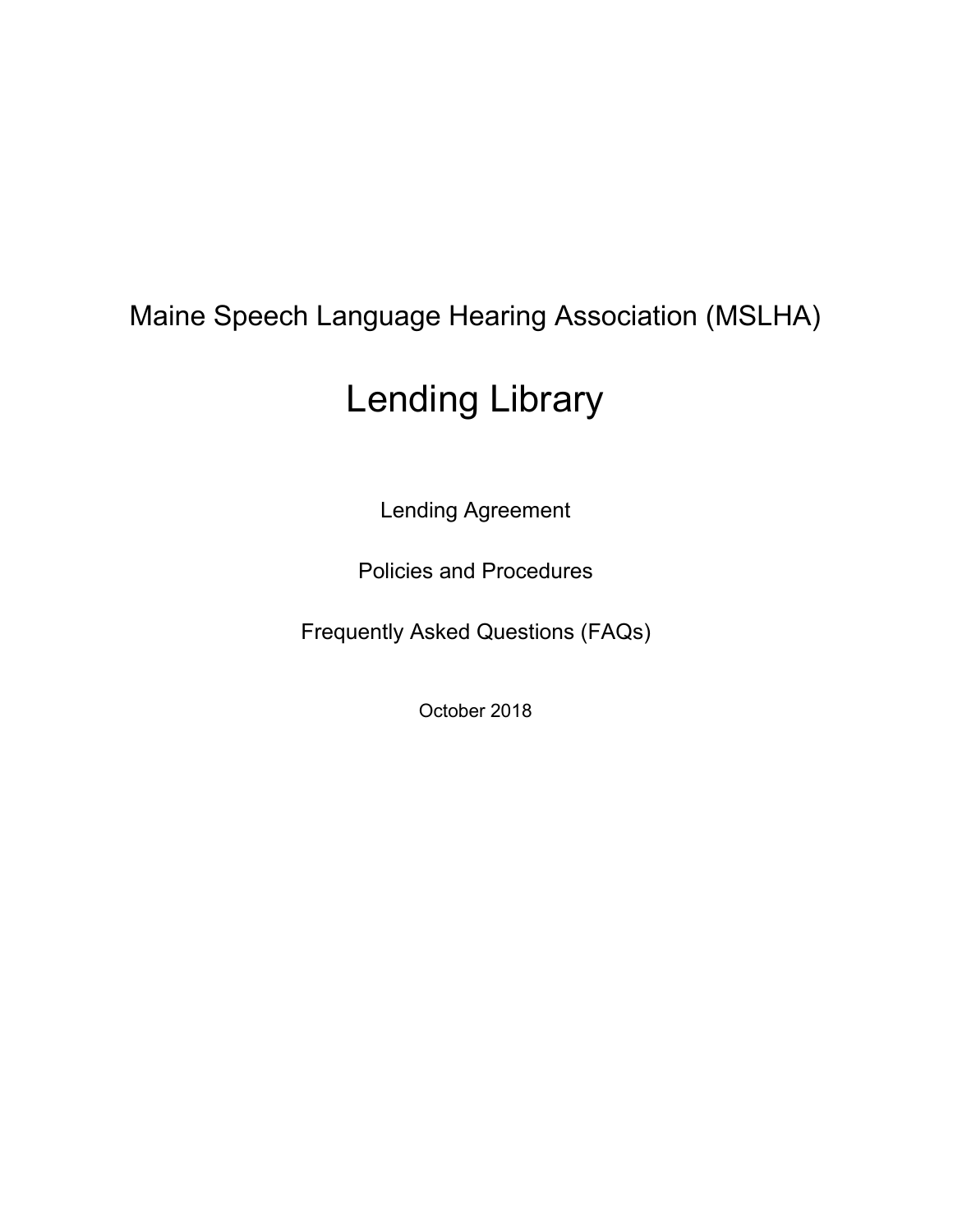# **Purpose of the MSLHA Lending Library**

The purpose of the Lending Library is to collect and maintain pediatric and adult evaluation and therapy treatment materials to be borrowed by speech-language pathologists who are members of the Maine Speech-Language-Hearing Association (hereinafter referred to as "MSLHA"). Members may borrow these materials per the Policies and Procedures section below and by signing the Lending Agreement.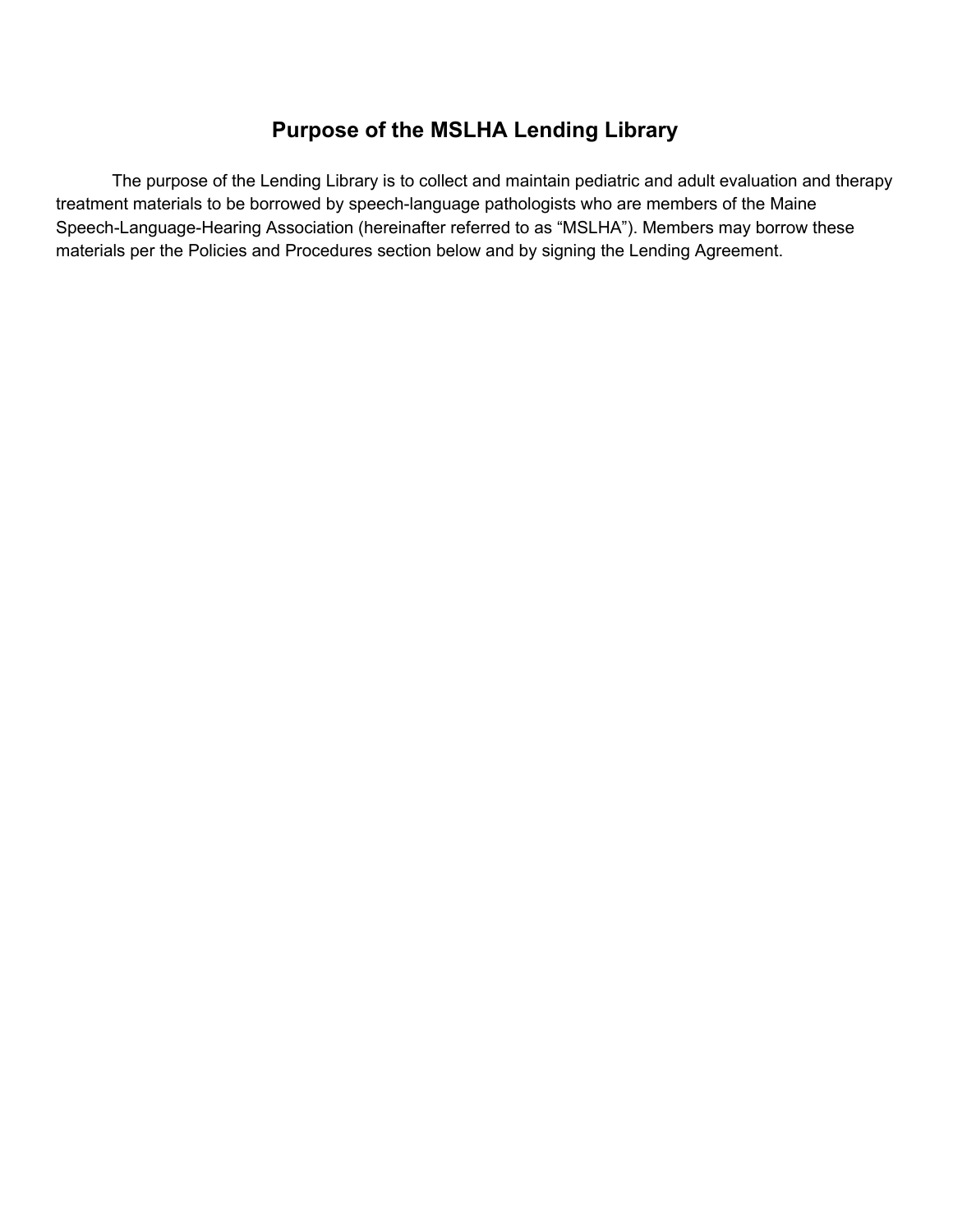| Name                 |  |
|----------------------|--|
|                      |  |
| Address              |  |
|                      |  |
|                      |  |
| Phone #              |  |
|                      |  |
| <b>Email Address</b> |  |
|                      |  |

In return for borrowing privileges through the MSLHA Lending Library, I hereby voluntarily waive, release, and discharge MSLHA, its officers, directors, employees, and agents from any and all claims, actions, or demands of any kind, nature, and description and take full responsibility for my clinical use/interpretation and/or recommendations made to patients under the expectations of professional conduct associated with my Maine SLP License and the Code of Ethics and Certificate of Clinical Competence of the American Speech/Language/Hearing Association. Failure to fulfill my responsibilities outlined in the Lending Library Policies and Procedures may result in termination of this agreement by the MSLHA Lending Library.

I, the undersigned, have read and agree to the terms of the Borrowing Procedures & Policies of the MSLHA Lending Library.

\_\_\_\_\_\_\_\_\_\_\_\_\_\_\_\_\_\_\_\_\_\_\_\_\_\_\_\_\_\_\_\_\_\_\_\_\_\_\_\_\_\_\_\_\_\_\_\_\_\_\_\_\_\_\_\_\_\_\_\_\_\_\_\_\_\_\_\_\_\_\_

Signature of Borrower Date Date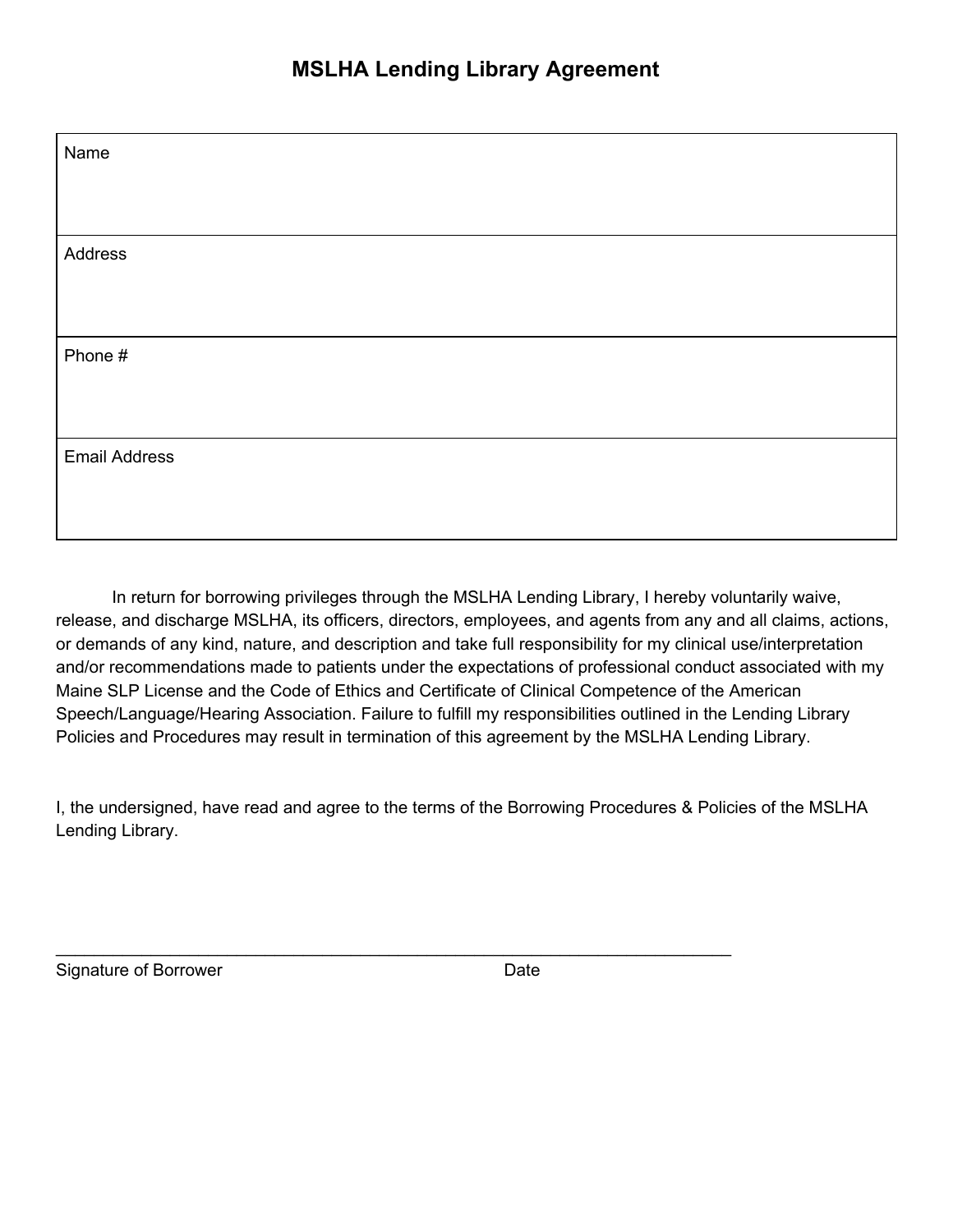# **Policies and Procedures with FAQs**

Below are the current policies and procedures outlined for the Lending Library. Please note that these may change without notice as needed. If you have any additional questions, please email MSLHA at mainespeechlanguagehearing@yahoo.com.

# **Individuals who may borrow materials from the MSLHA Lending Library**

Only members of MSLHA may borrow materials from the Lending Library at this time. We may, in the future, consider allowing other speech, language, and hearing professionals to borrow items for a fee.

# FAQ. If another SLP at my workplace wants to borrow the materials, am I allowed to lend them to **her/him?**

This may be possible if certain criteria are met. This includes (but is not limited to) the other SLP being a member of MSLHA and signing the Lending Library Agreement. Each situation will also be evaluated individually and ultimately, the decision will be determined on a case-to-case basis.

## FAQ. If I live or move out of state but belong to MSLHA, am I still able to borrow materials?

Yes. If you hold the required licenses and/or certifications to work as an SLP in your state and meet the criteria of the Lending Library, you can still borrow items. You may be asked to pay any additional shipping costs, however.

## **FAQ. Can my borrowing privileges be suspended or revoked?**

At any time, MSLHA reserves the right to restrict members from borrowing items if it is determined that the member is not handling the materials responsibly.

# **FAQ. If I move or change jobs is it my responsibility to let the Lending Library know?**

Yes, if this affects where the materials are sent.

# **I. Length of borrowing time**

Materials that are considered to be in high demand will be loaned for two weeks at a time and less popular items will be loaned for four weeks at a time. Each assessment and therapy item available has this information on the Lending Library list.

## **FAQ. May I extend/renew the borrowing time and how would I do that?**

It may be possible to extend the length of time you have borrowed an item. This will be determined on a case-by-case basis.

## **FAQ. Is there a fine for a late return that has not been renewed?**

Yes. A fee of \$1.00 per day will be billed to the borrower. When shipping, the stamped date of the shipment will be considered the date of return.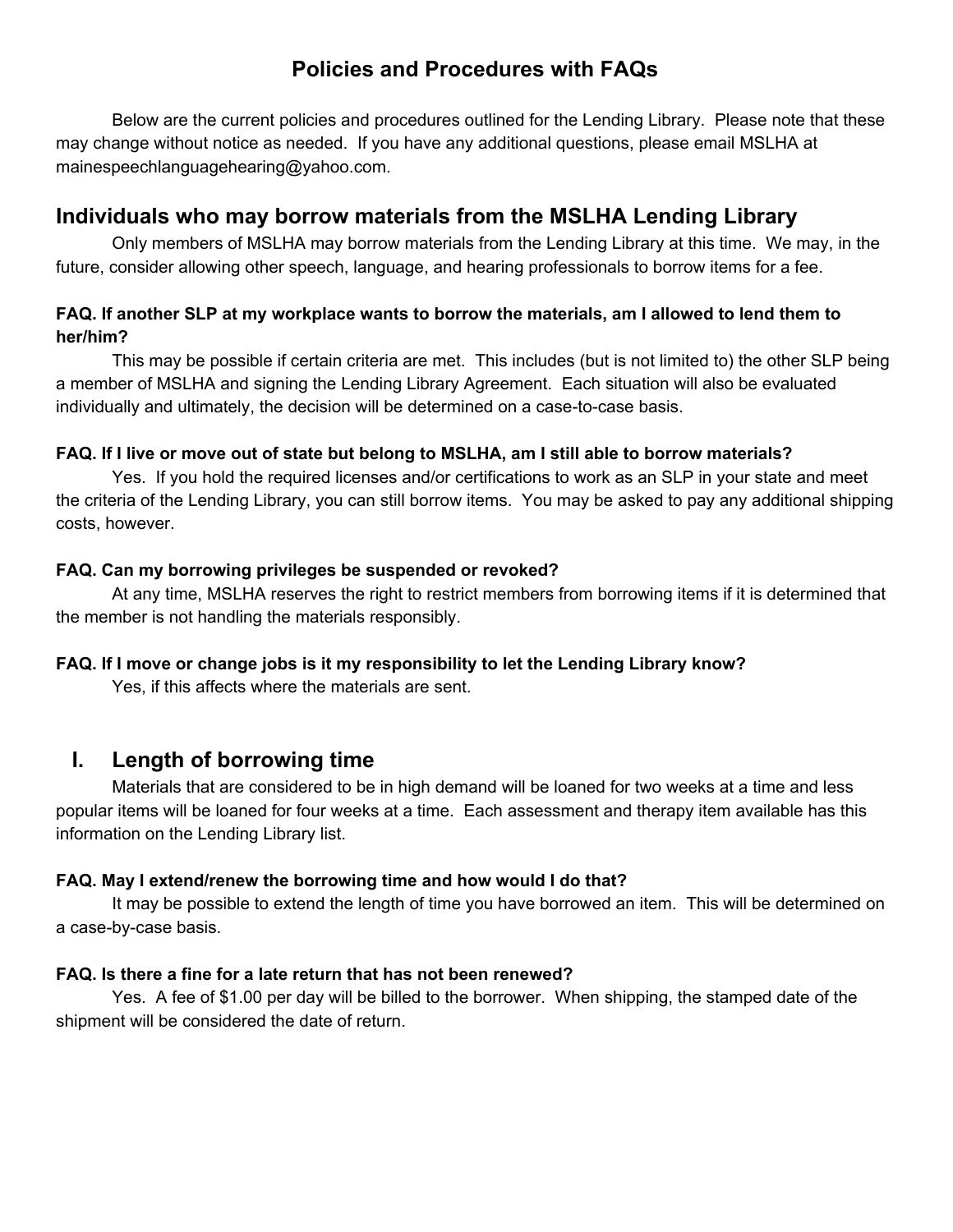# **II. Materials available for loan**

Please review our list of current materials on the MSLHA website,

(https://mslha.memberclicks.net/lending-library). We have attempted to include materials for both adult and pediatric populations as well as items that represent our large scope of practice.

# FAQ. If I am not sure what test to use with a client/student/patient, can the Lending Library give me **guidance?**

We have provided a short description of each item (taken from each test and treatment material) for SLPs to view. We will also develop a review section on the MSLHA website (mslha.org) where members are able to add their opinions of the materials in the Lending Library as members start trying out the products. However, MSLHA does not endorse any particular item.

# **FAQ. What type of materials are available for loan?**

We have tried to select a broad array of test and therapy materials for our members. We consciously selected materials for both pediatric and adult populations and also included materials for low incidence populations (e.g., voice disorders, cleft lip/palate, apraxia, AAC). We hope to continue to add materials as we are able and welcome suggestions from members. Please see the link at the beginning of this section for the full list of both assessment and therapy materials.

# **FAQ: If I borrow an assessment, how many protocols will I receive?**

At this time, we are sending one protocol per test due to the relatively expensive nature of these forms. However, if you need more than one, you are able to purchase additional ones for \$3.00 each.

# **III. Selecting and ordering materials**

As stated above, only MSLHA members may borrow items. You can review the list of items on our website, [\(https://mslha.memberclicks.net/lending-library](https://mslha.memberclicks.net/lending-library)). You can request an item by emailing MSLHA at mainespeechlangaugehearing@yahoo.com. This is to ensure no request is missed, and the member is clear on the requirements to borrow an item.

# **FAQ. How many items may I borrow at a time?**

We are allowing members to borrow one item at a time. However, as with all our policies, this may change in the future.

# **FAQ. Do I call or email to place an order?**

In order to borrow an item, please email MSLHA at [mainespeechlangaugehearing@yahoo.com](mailto:mainespeechlangaugehearing@yahoo.com).

# **FAQ. Is there a website for ordering?**

The MSLHA website will have the list of materials available, but at this time we are requiring members to contact MSLHA via email to request an item (see the FAQ above).

# **FAQ. Do I have to fill out a lending agreement each time I order?**

At this time we are requiring members to sign the agreement once a year. We will review this policy on an ongoing basis to see if any changes are needed with this.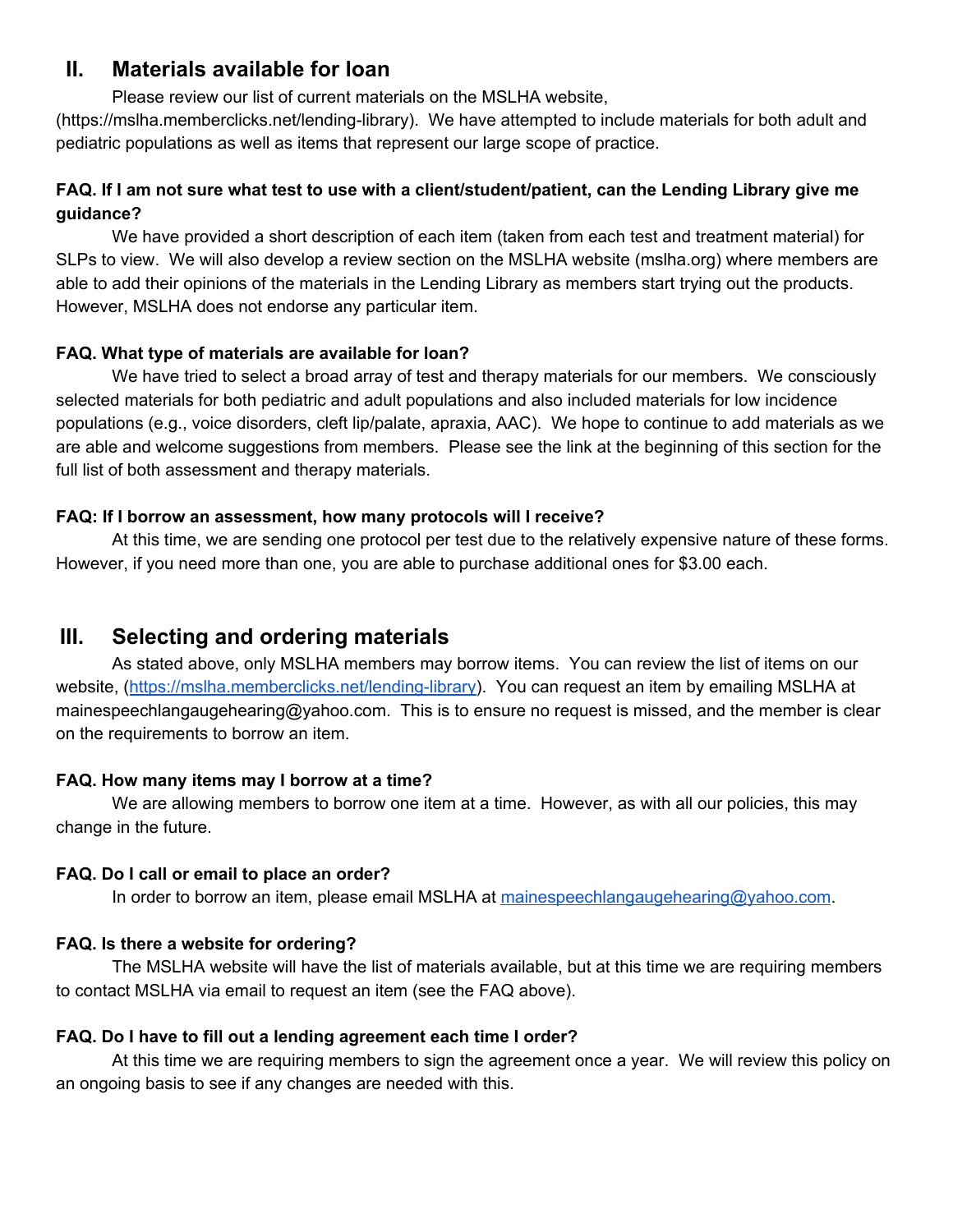#### **FAQ. Is there a waiting list if materials aren't immediately available?**

Yes, there will be a waiting list available. It will be managed on a first come, first served basis.

#### **FAQ. Am I allowed to reserve materials at the Lending Library?**

We have a waiting list available, but any reservations needed for a future time will be dealt with on a case-by-case basis.

#### **FAQ. I work in several places. May I transport borrowed materials between them?**

Yes, this will be allowed as long as all the policies and procedures are followed. We mark our materials prominently to eliminate any confusion as to who owns these items.

### FAQ. Is there a limit to the number of times a month/year I am allowed to borrow from the Lending **Library?**

No, the only limitation is that only one item may be borrowed at a time. You may borrow as many items as you would like throughout the year.

#### **FAQ. How long may I keep materials that I borrow?**

You may keep items that are designated as "high demand" for two weeks and less popular items for four weeks. The list of items in the library will have this information beside each test and therapy material. We reserve the right to change the frequency for borrowing an item at any time.

# **IV. Cost of borrowing**

There is no charge for members to borrow materials at this time. If you are overdue in returning the item, you will be charged a late fee of \$1.00 a day, however. Please see section VI for information on shipping.

#### **FAQ. Is the cost of borrowing materials covered in my MSLHA dues?**

No, for the 2018-2019 membership cycle, 100% of your dues are going to lobbying costs. The Lending Library operates on money received from our annual conference and any donations we receive.

#### **FAQ. Do I have to pay a late fee if materials are overdue?**

Yes, for every day an item is overdue, you will be charged a fee of \$1.00 per day it is overdue. However, we will consider the date of return as the date stamped by USPS on your package rather than the date we receive the item.

#### **FAQ. Do I have to pay for damaged/broken/lost materials?**

Yes, as part of the agreement you signed, you will be responsible for replacing part or all of the material if it is damaged or lost. Please see Section VII below for more information.

# **V. Receiving and returning borrowed materials**

For the first six months of the Lending Library, MSLHA will be covering the cost of shipping items. To keep the cost down, we are using the United States Postal Service (USPS) "media mail" as the method of shipping which is for items such as educational materials. It usually takes 2-8 days to reach its destination (per USPS estimates). A prepaid return label will be provided for you to use when returning the item, and it is recommended that you re-use the box in which it was shipped in to you. Instructions for returning the item will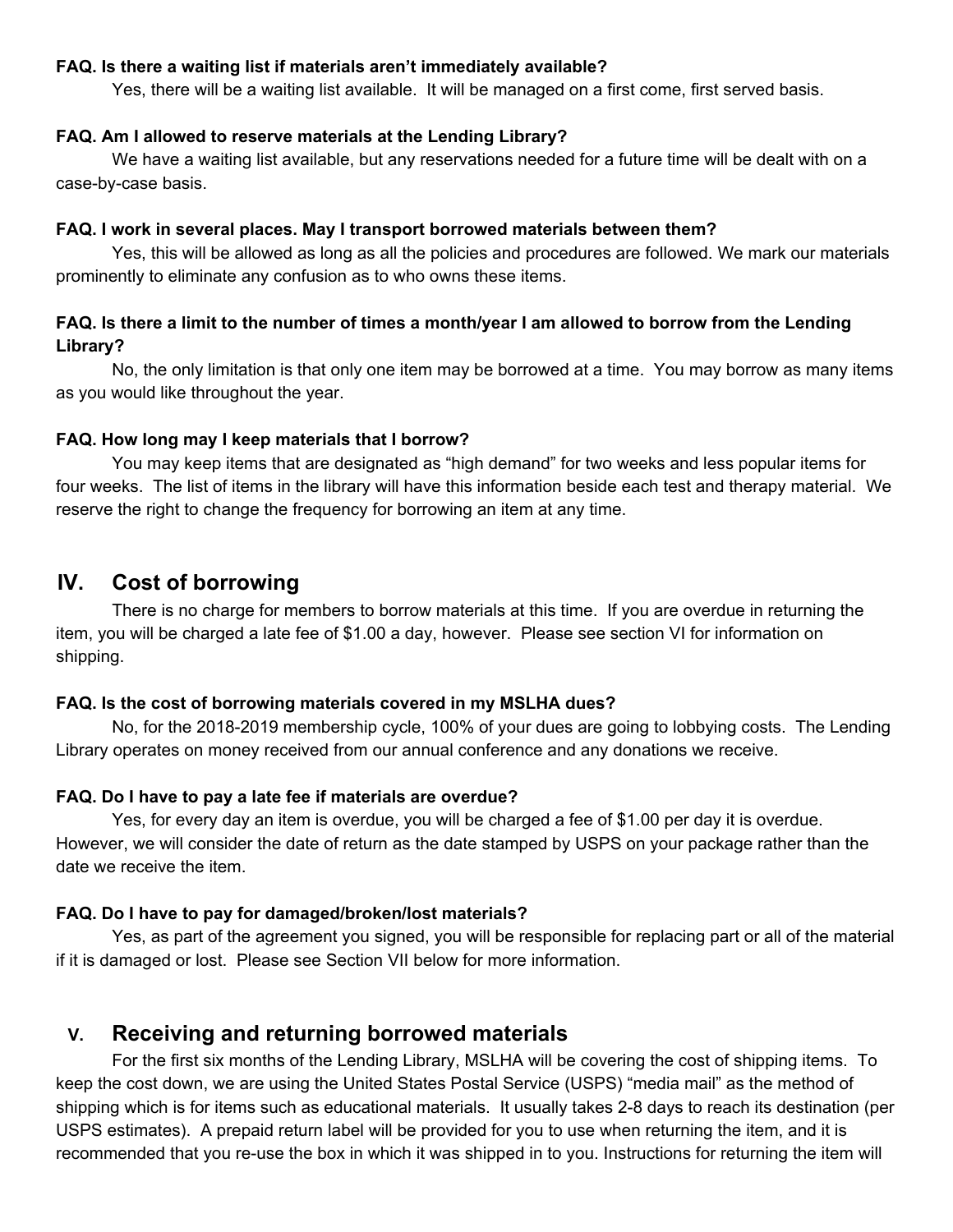be included with each shipment as well. After this 6-month trial period, we will evaluate the feasibility of MSLHA covering this cost and may need to consider other options.

### **FAQ. Do I have to pay to have materials shipped to me?**

No. At this time, MSLHA is going through a six-month trial period to evaluate if paying for shipping will be cost prohibitive. If it is determined that it is too expensive for MSLHA to continue to pay for shipping, members may be asked to contribute to this cost in the future and/or other methods of shipping may be considered.

# FAQ. Do I have to return materials with the United States Postal Service (USPS) or could I use a **method of shipping such as UPS or Federal Express?**

If you are returning the item through a shipping method and want MSLHA to pay for it, you will need to use the USPS. However, you may pay for another method if you choose.

#### **FAQ. If I receive materials which are missing items or are not clean, what should I do?**

Please contact MSLHA as soon as possible (mainespeechlangaugehearing@yahoo.com) so we can rectify this situation for you.

#### **FAQ. What if I mail something back and MSLHA doesn't receive it?**

Please keep your receipt to show that you have, in fact, followed all the procedures required for shipping an item. If it has been determined that you have, you will not be responsible for any costs for finding or replacing this item. If it has been determined that you have not followed the correct procedures (e.g., you shipped it to the wrong address), you may be responsible for replacing the item. See below for insurance information.

#### **FAQ. Do I have to insure materials that I am returning to you?**

MSLHA will be paying to insure items that are over \$100 at this time.

## **FAQ. Would I be able to pick up or return materials myself?**

This may be an option in the future, but for now we are only using the USPS as a way to receive and return items.

## **FAQ. Does my lending time include the time it takes for the materials to ship?**

No, the date of receipt will count as the start of your lending time, and the date of return will be considered the date stamped by USPS on your package.

# **VI. Cleaning, sanitizing, disinfecting and other care of materials**

## **FAQ. Should I clean/sanitize/disinfect materials when I receive them?**

MSLHA's Lending Library committee requires that you, the SLP borrowing the materials, perform necessary inspection and cleaning/sanitizing/disinfecting of those items deemed appropriate when you receive them through the Lending Library. Such items should include any that may be mouthed or touched by a client (e.g., toys/manipulatives/testing items). It is required that all Lending Library materials be cleaned with disinfecting agents before returning to the Lending Library.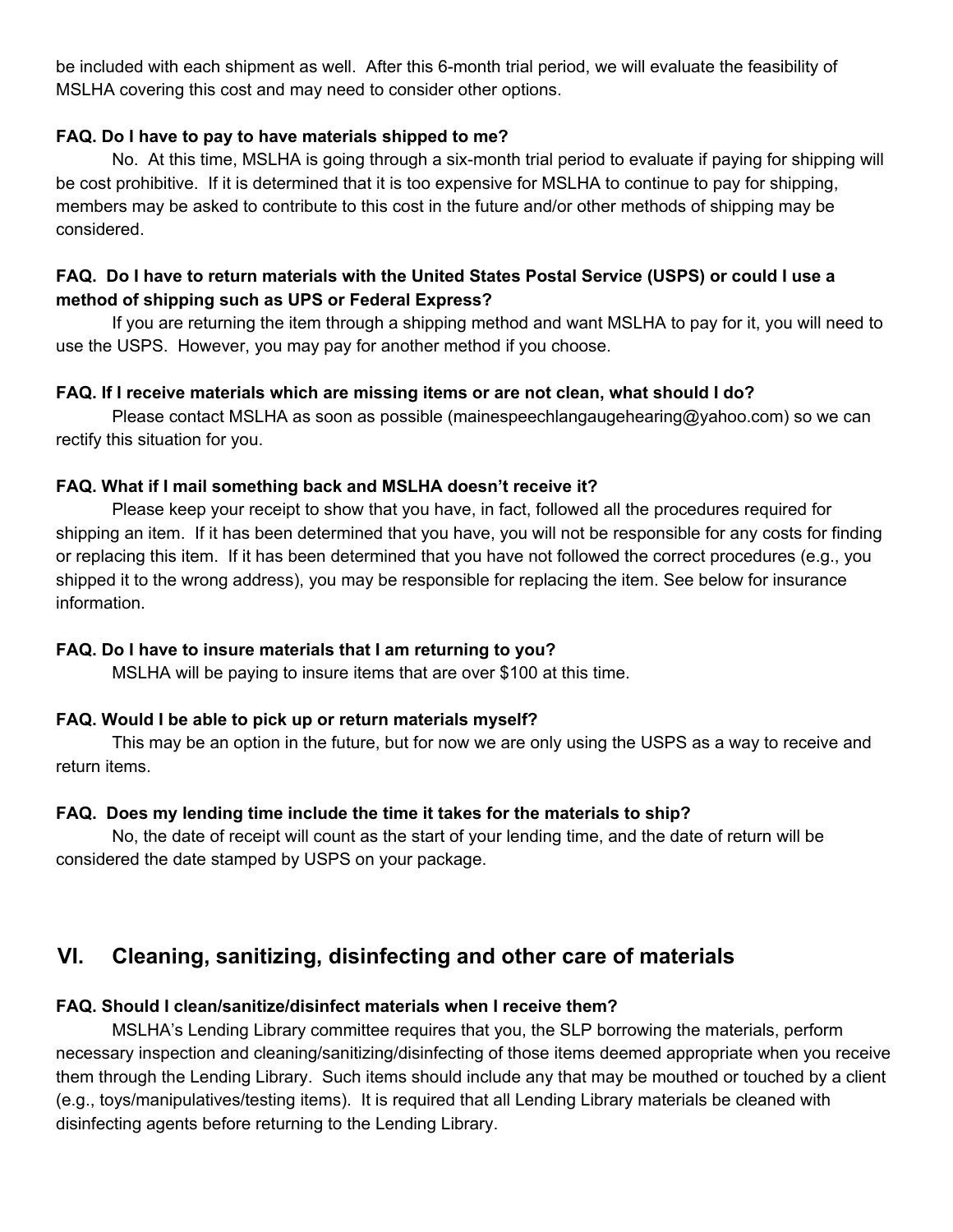#### **FAQ. What happens if I don't clean/sanitize/disinfect the materials before I return them?**

You are required to clean and disinfect all materials before you return the materials. MSLHA's Lending Library committee will inspect materials when you return them. This inspection will include things such as looking for soiling, staining, and fingerprints left on any cleanable items as well as any accompanying odor from the materials. Failure to properly clean the materials may result in the termination of your Lending Library Agreement.

# **VII. Replacement of lost, broken, or damaged materials**

We have full confidence in our members to conduct themselves in a responsible and professional manner when using these items. However, we also know that things happen. Due to the expensive nature of many of these items, we do require members to cover the cost of replacing damaged or missing materials. If this happens, we will contact you to deal with each situation individually.

#### **FAQ. What do I do if I break or lose an item?**

Please contact us as soon as possible if this happens. You will be required to cover the cost of these items if needed.

# FAQ. If I lose or damage that I borrow from the Lending Library, will I be allowed to continue **borrowing?**

MSLHA reserves the right to terminate any member's ability to borrow from the lending library including for the reason described above.

# **VIII. Copyright Issues**

Due to licensing restrictions regarding usage for some materials, certain CDs/DVDs provided with associated publications may not be available for loan. If a publication that has an accompanying CD/DVD is shipped to you without the CD/DVD, licensing restrictions are being enforced. Please see the list of materials for more information on the items that may have CDs/DVDs with licensing issues. Copyright restrictions on resources sent for loan must be reviewed by the borrower on an individual basis.

#### **FAQ. May I copy materials that I borrow from you?**

As per most assessments, you are not allowed to photocopy protocols unless the material contains a statement which specifically encourages/allows users to copy them. All other materials must be reviewed by the borrowing SLP who is required to follow the copyright restrictions for each item. Failure to do so will result in termination of your Lending Library privileges.

# **IX. New materials**

MSLHA hopes to continue to add new materials to the Lending Library and welcomes suggestions from members. MSLHA's Executive Council will determine how many funds are available on an ongoing basis. Members are also welcome to donate items if they choose. Please note that although we greatly appreciate any donated items, it may be determined that the item is not suitable for the library. Please contact MSLHA at mainespeechlangaugehearing@yahoo.com to inquire about any item you wish to donate.